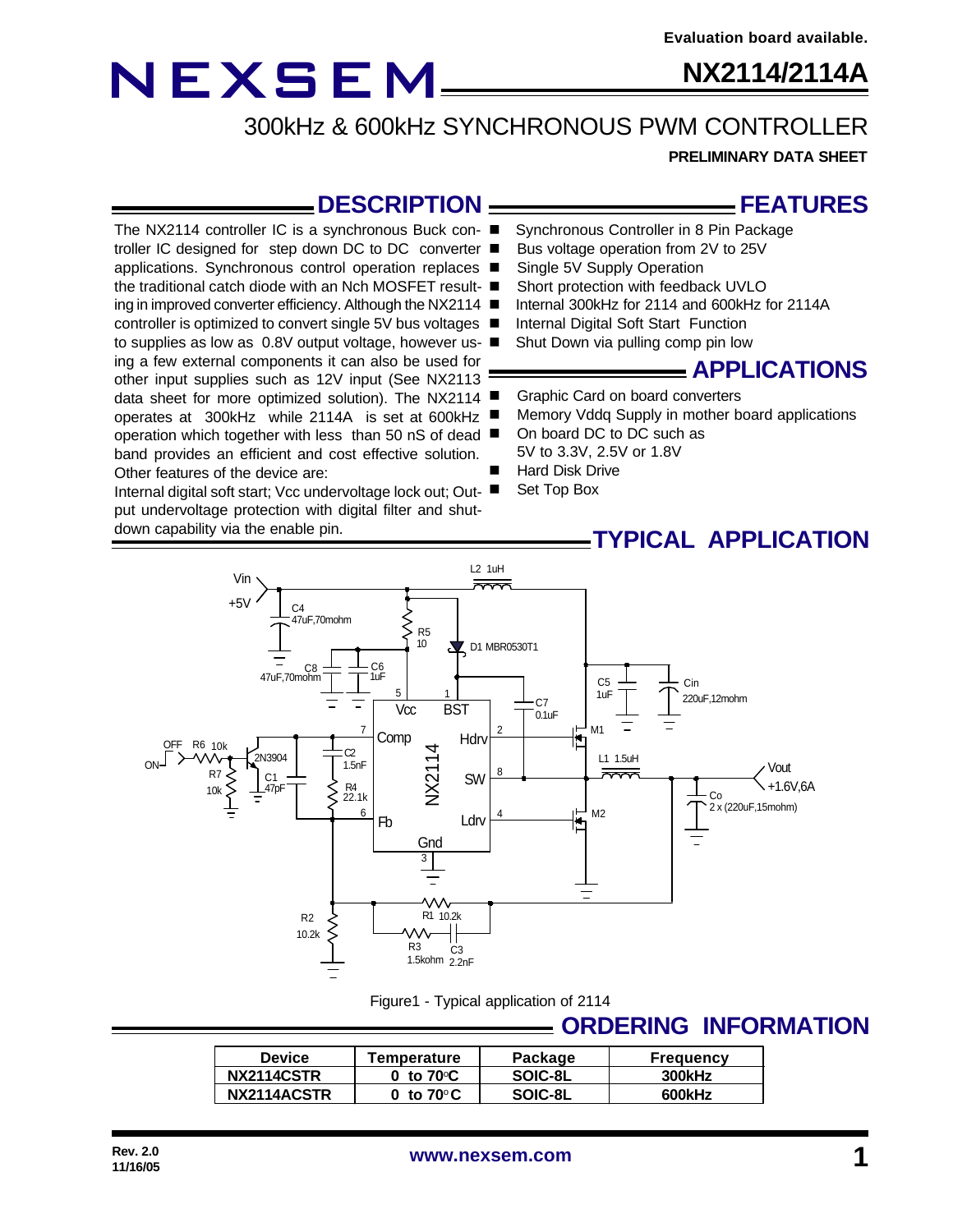### **ABSOLUTE MAXIMUM RATINGS(NOTE1)**

| Operating Junction Temperature Range  -40°C to 125°C |  |
|------------------------------------------------------|--|

## **PACKAGE INFORMATION**



### **ELECTRICAL SPECIFICATIONS**

Unless otherwise specified, these specifications apply over Vcc = 5V, and  $T_A$  = 0 to 70°C. Typical values refer to  $T_A$ = 25°C. Low duty cycle pulse testing is used which keeps junction and case temperatures equal to the ambient temperature.

| <b>PARAMETER</b>                         | <b>SYM</b>                | <b>Test Condition</b>                     | Min | <b>TYP</b> | <b>MAX</b> | <b>Units</b> |
|------------------------------------------|---------------------------|-------------------------------------------|-----|------------|------------|--------------|
| <b>Reference Voltage</b>                 |                           |                                           |     |            |            |              |
| <b>Ref Voltage</b>                       | $\rm V_{REF}$             | $4.5V<$ Vcc $<$ 5.5V                      |     | 0.8        |            | V            |
| Ref Voltage line regulation              |                           |                                           |     | 0.4        |            | %            |
| <b>Supply Voltage(Vcc)</b>               |                           |                                           |     |            |            |              |
| V <sub>CC</sub> Voltage Range            | $V_{\rm CC}$              |                                           | 4.5 | 5          | 5.5        | V            |
| V <sub>CC</sub> Supply Current (Static)  | $I_{CC}$ (Static)         | Outputs not switching                     |     | 2.1        |            | mA           |
| V <sub>cc</sub> Supply Current           | $I_{\rm CC}$              | $CLOAD=3300pF FS=300kHz$                  |     | 5          |            | mA           |
| (Dynamic)                                | (Dynamic)                 |                                           |     |            |            |              |
| Supply Voltage(V <sub>BST</sub> )        |                           |                                           |     |            |            |              |
| V <sub>BST</sub> Supply Current (Static) | $I_{\text{BST}}$ (Static) | Outputs not switching                     |     | 0.15       |            | mA           |
| V <sub>BST</sub> Supply Current          | $I_{\text{BST}}$          | $C_{\text{LOAD}} = 3300pF$ $F_S = 300kHz$ |     | 5          |            | mA           |
| (Dynamic)                                | (Dynamic)                 |                                           |     |            |            |              |
| <b>Under Voltage Lockout</b>             |                           |                                           |     |            |            |              |
| V <sub>cc</sub> -Threshold               | V <sub>CC</sub> _UVLO     | V <sub>CC</sub> Rising                    |     | 4.1        |            | V            |
| $V_{CC}$ -Hysteresis                     | $V_{\rm CC}$ Hyst         | V <sub>CC</sub> Falling                   |     | 0.22       |            | V            |
| SS                                       |                           |                                           |     |            |            |              |
| Soft Start time                          | Tss                       | Fsw=300Khz, 2114                          |     | 3.4        |            | mS           |
|                                          |                           | Fsw=600Khz, 2114A                         |     | 1.7        |            |              |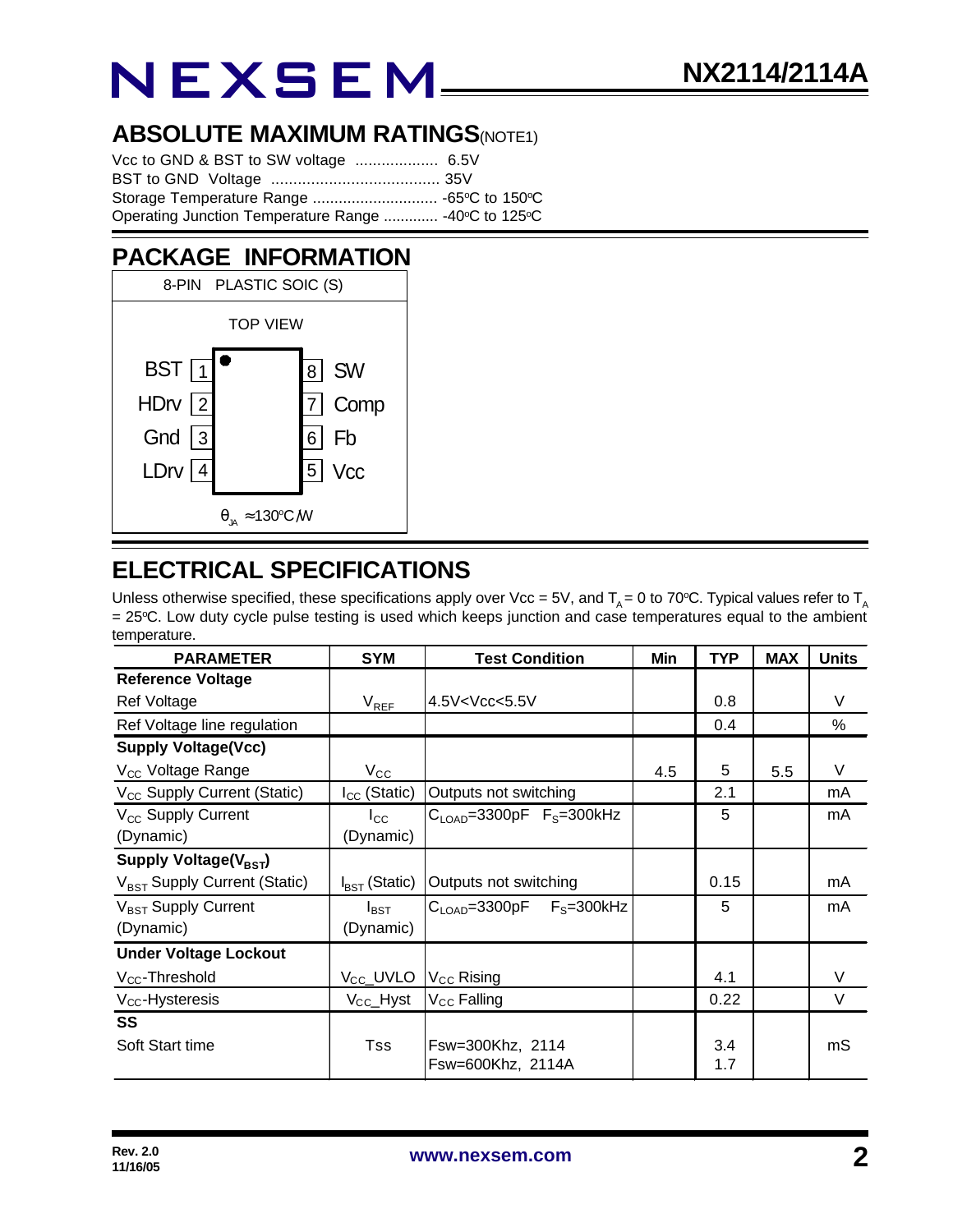## NEXSEM\_\_\_\_\_

| <b>PARAMETER</b>                      | <b>SYM</b>                | <b>Test Condition</b>                          | Min | <b>TYP</b> | <b>MAX</b> | <b>Units</b> |
|---------------------------------------|---------------------------|------------------------------------------------|-----|------------|------------|--------------|
| <b>Oscillator (Rt)</b>                |                           |                                                |     |            |            |              |
| Frequency                             | $F_S$                     | 2114                                           |     | 300        |            | kHz          |
|                                       |                           | 2114A                                          |     | 600        |            | kHz          |
| Ramp-Amplitude Voltage                | V <sub>RAMP</sub>         |                                                |     | 2.1        |            | V            |
| Max Duty Cycle                        |                           |                                                |     | 93         |            | $\%$         |
| Min Duty Cycle                        |                           |                                                |     |            | 0          | %            |
| <b>Error Amplifiers</b>               |                           |                                                |     |            |            |              |
| Transconductance                      |                           |                                                |     | 2100       |            | umho         |
| Input Bias Current                    | Ib                        |                                                |     | 10         |            | nA           |
| Comp SD Threshold                     |                           |                                                |     | 0.3        |            | $\vee$       |
| <b>FB Under Voltage Protection</b>    |                           |                                                |     |            |            |              |
| FB Under voltage threshold            |                           |                                                |     | 0.4        |            | V            |
| High Side Driver(CL=3300pF)           |                           |                                                |     |            |            |              |
| Output Impedance, Sourcing<br>Current | $R_{\text{source}}(Hdrv)$ | $I=200mA$                                      |     | 1.1        |            | ohm          |
| Output Impedance, Sinking<br>Current  | $R_{sink}(Hdrv)$          | $I=200mA$                                      |     | 0.8        |            | ohm          |
| <b>Rise Time</b>                      | THdrv(Rise)               | $V_{BST}$ - $V_{SW}$ =4.5V                     |     | 50         |            | ns           |
| <b>Fall Time</b>                      | THdrv(Fall)               | $V_{BST}$ - $V_{SW}$ =4.5V                     |     | 50         |            | ns           |
| <b>Deadband Time</b>                  | Tdead(L to<br>H)          | Ldrv going Low to Hdrv<br>going High, 10%-10%  |     | 30         |            | ns           |
| Low Side Driver (CL=3300pF)           |                           |                                                |     |            |            |              |
| Output Impedance, Sourcing<br>Current | $R_{source}$ (Ldrv)       | $I=200mA$                                      |     | 1.1        |            | ohm          |
| Output Impedance, Sinking<br>Current  | $R_{sink}(Ldrv)$          | $I=200mA$                                      |     | 0.5        |            | ohm          |
| <b>Rise Time</b>                      | TLdrv(Rise)               | 10% to 90%                                     |     | 50         |            | ns           |
| <b>Fall Time</b>                      | TLdrv(Fall)               | 90% to 10%                                     |     | 50         |            | ns           |
| Deadband Time                         | Tdead(H to<br>L)          | SW going Low to Ldrv<br>going High, 10% to 10% |     | 30         |            | ns           |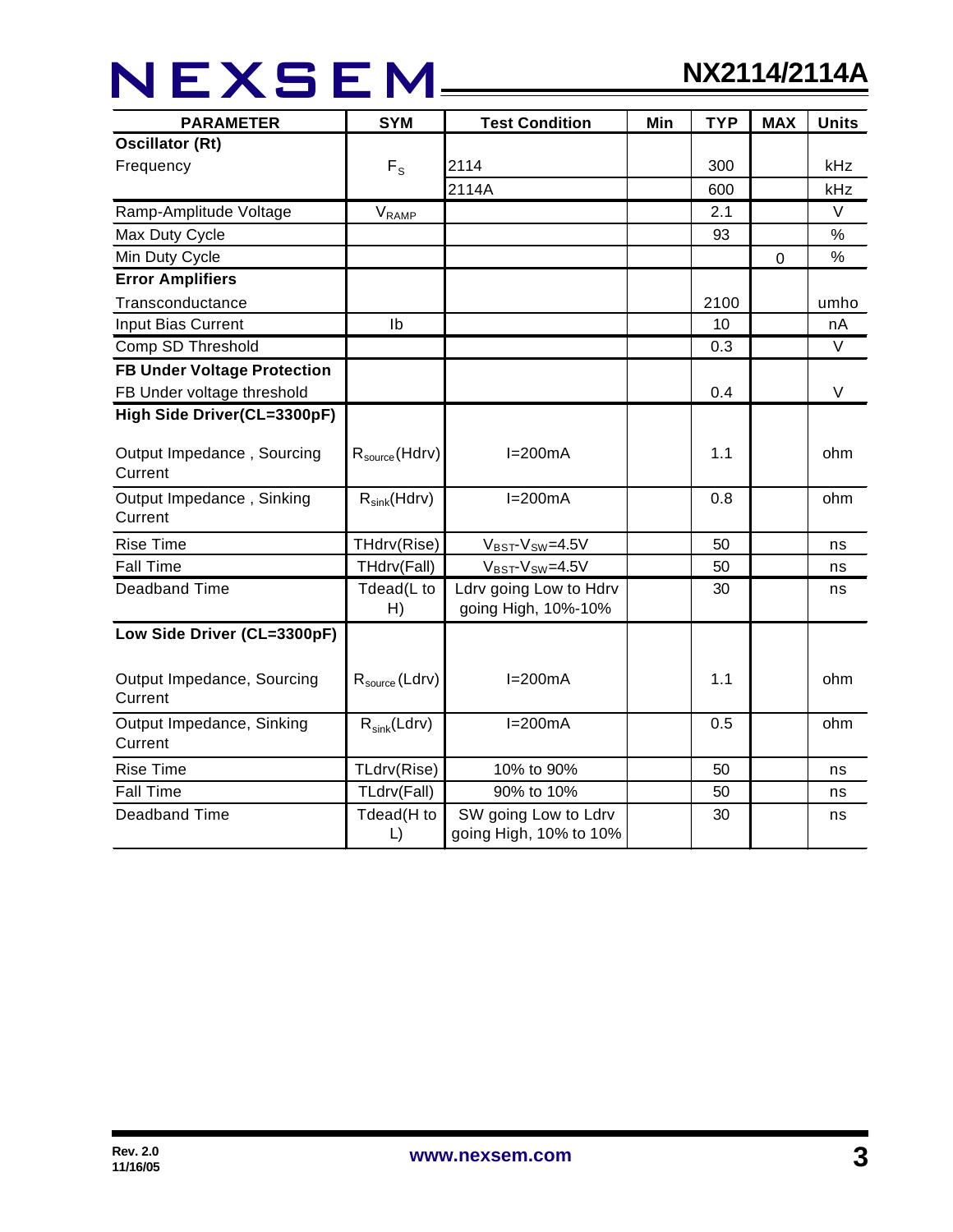## **PIN DESCRIPTIONS**

| PIN# | <b>PIN SYMBOL</b> | <b>PIN DESCRIPTION</b>                                                                                                                                                                                                                                                               |
|------|-------------------|--------------------------------------------------------------------------------------------------------------------------------------------------------------------------------------------------------------------------------------------------------------------------------------|
|      | <b>BST</b>        | This pin supplies voltage to the high side driver. A high frequency<br>ceramic capacitor of 0.1 to 1 uF must be connected from this pin to SW pin.                                                                                                                                   |
| 2    | <b>HDRV</b>       | High side MOSFET gate driver.                                                                                                                                                                                                                                                        |
| 3    | <b>GND</b>        | Ground pin.                                                                                                                                                                                                                                                                          |
| 4    | <b>LDRV</b>       | Low side MOSFET gate driver.                                                                                                                                                                                                                                                         |
| 5    | Vcc               | Voltage supply for the internal circuit as well as the low side MOSFET gate<br>driver. A 1uF high frequency ceramic capacitor must be connected from this pin<br>to GND pin.                                                                                                         |
| 6    | FB.               | This pin is the error amplifier inverting input. This pin is also connected to the<br>output UVLO comparator. When this pin falls below 0.4V, both HDRV and LDRV<br>outputs are latched off.                                                                                         |
| 7    | <b>COMP</b>       | This pin is the output of the error amplifier and together with FB pin is used to<br>compensate the voltage control feedback loop. This pin is also used as a shut<br>down pin. When this pin is pulled below 0.3V, both drivers are turned off and<br>internal soft start is reset. |
| 8    | SW                | This pin is connected to the source of the high side MOSFET and provides<br>return path for the high side driver.                                                                                                                                                                    |

NOTE1: Stresses above those listed in "ABSOLUTE MAXIMUM RATINGS", may cause permanent damage to the device. This is a stress only rating and operation of the device at these or any other conditions above those indicated in the operational sections of this specification is not implied.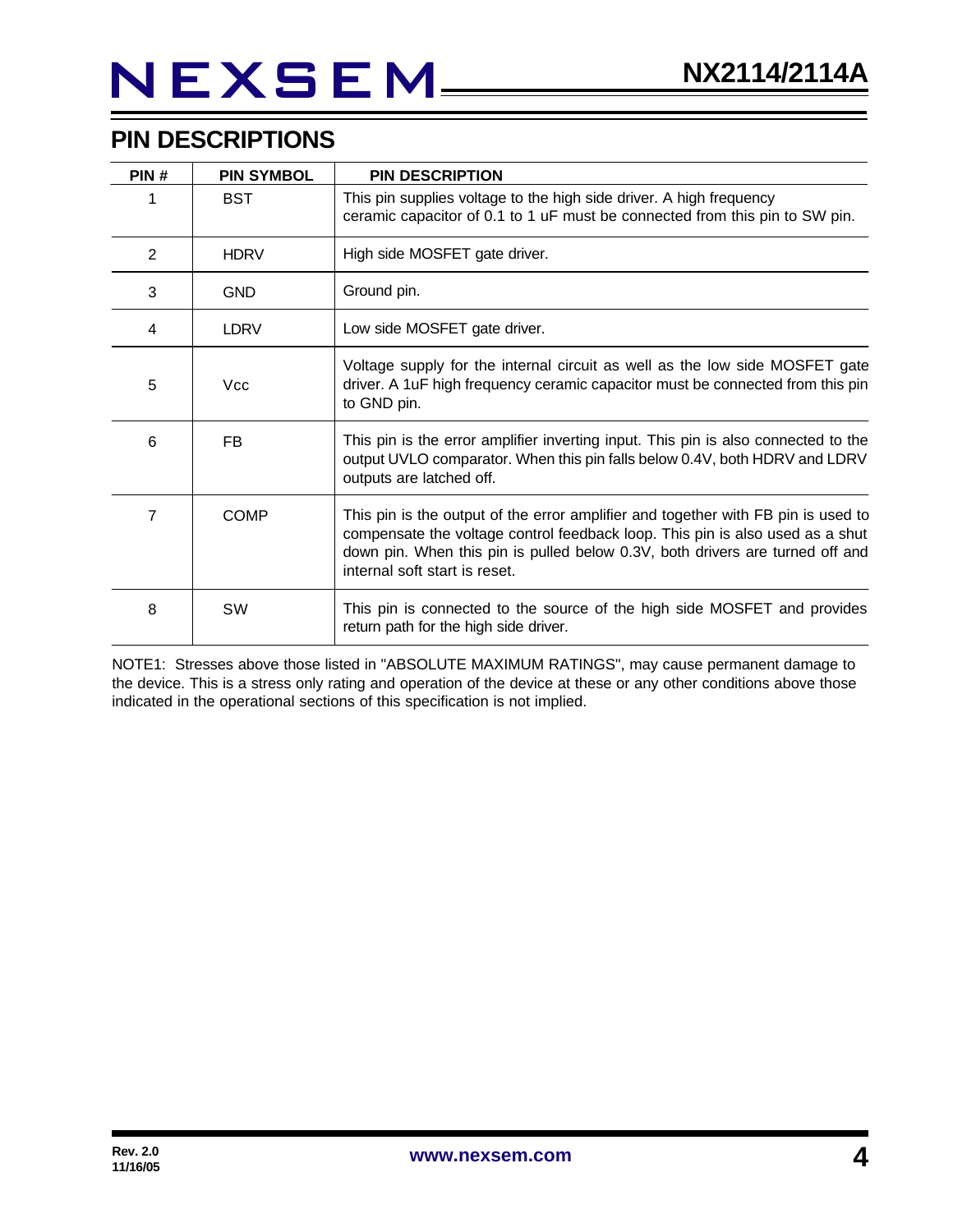## **BLOCK DIAGRAM**



Figure 1 - Simplified block diagram of the NX2114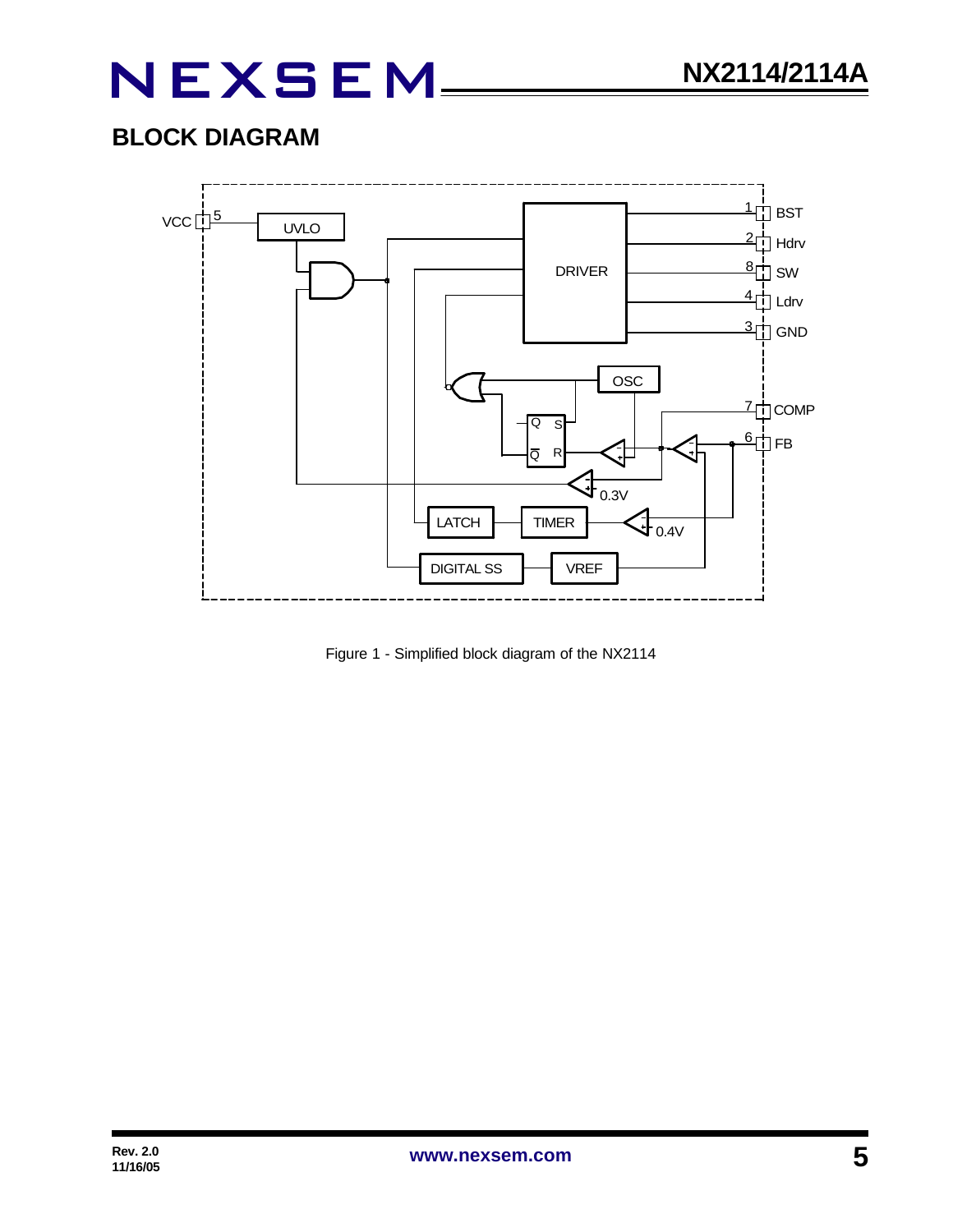## **Demoboard design and waveforms**





#### **Bill of Material**

| Name           | <b>Component description</b> | Vendor    | <b>Vendor P/N</b> | Number         |
|----------------|------------------------------|-----------|-------------------|----------------|
| R <sub>1</sub> | 10.2k<br>1% chip resistor    |           |                   |                |
| R <sub>2</sub> | 10.2k<br>1% chip resistor    |           |                   |                |
| R <sub>3</sub> | 1% chip resistor<br>1.5k     |           |                   |                |
| R4             | 22.1k 1% chip resistor       |           |                   |                |
| R <sub>5</sub> | 10<br>chip resistor          |           |                   |                |
| C <sub>1</sub> | 47pF ceramic                 |           |                   |                |
| C <sub>2</sub> | 1.5nF ceramic                |           |                   |                |
| C <sub>3</sub> | 2.2nF<br>ceramic             |           |                   |                |
| C4, C8         | 47uF,16V,70mohm,SMD          | Sanyo     | 16TQC47M          |                |
| C5, C6         | 1uF ceramic                  |           |                   |                |
| C7             | 0.1uF ceramic                |           |                   |                |
| $C_{IN}$       | 220uF,6.3V,12mohm,SMD        | Sanyo     | 6TPD220M          |                |
| C <sub>O</sub> | 220uF,4V,15mohm,SMD          | Sanyo     | 4TPE220MF         | $\overline{2}$ |
| D <sub>1</sub> | Diode                        |           | D1N5819           |                |
| M1, M2         | <b>MOSFET</b>                | Fairchild | FDS6294           |                |
| L1             | 1.5uH,6.8A                   | Coilcraft | DO3316P-152       |                |
| L2             | 1uH, 6.4A                    | Coilcraft | DO3316P-102       |                |

Note: To make sure short circuit protection of device functions correctly, C8 and R5 are necessary for filtering noise in single power supply design.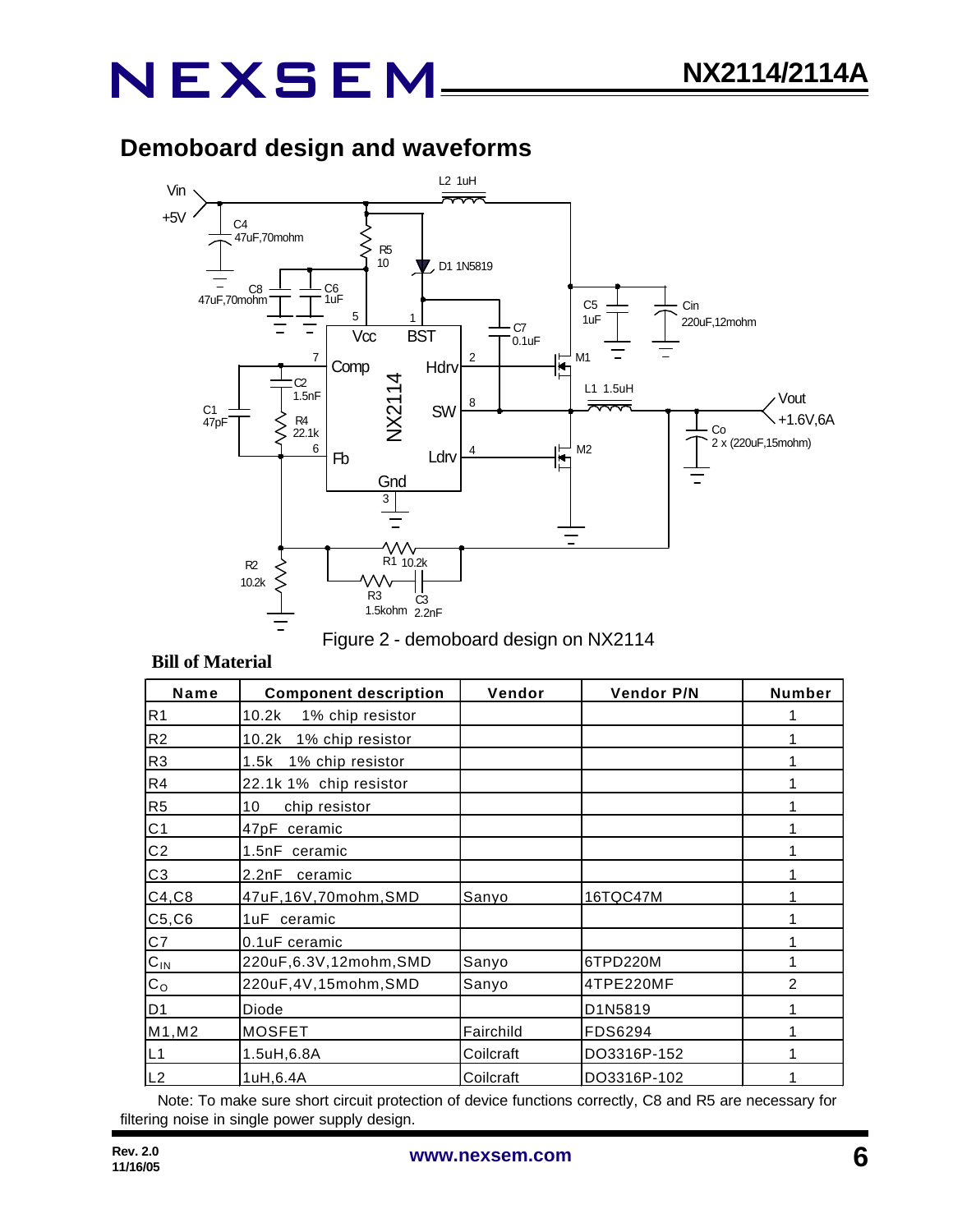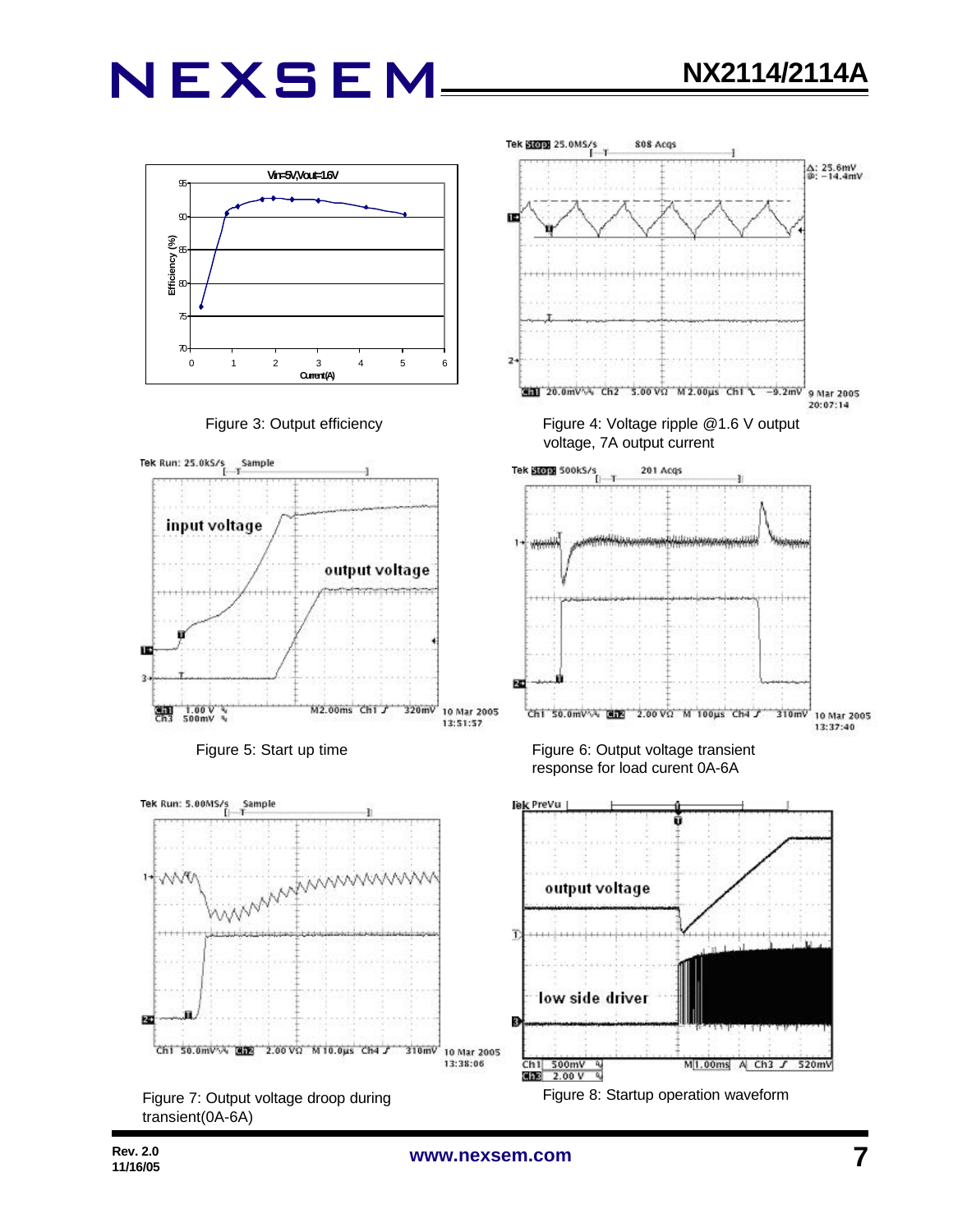### **APPLICATION INFORMATION**

### **Symbol Used In Application Information:**

- V<sub>IN</sub> Input voltage
- VOUT Output voltage
- Iout Output current
- $\Delta V_{\text{RIPPLE}}$  Output voltage ripple
- Fs Working frequency
- $\Delta$ IRIPPLE Inductor current ripple

### **Design Example**

 The following is typical application for NX2114, the schematic is figure 2.

 $V_{IN} = 5V$  $V$ OUT= $1.6V$  $I<sub>QUT</sub>=6A$  $\Delta V$ RIPPLE <= 20mV  $\Delta V_{\text{DROOP}} = 60$ mV @ 6A step

### **Output Inductor Selection**

The selection of inductor value is based on inductor ripple current, power rating, working frequency and efficiency. Larger inductor value normally means smaller ripple current. However if the inductance is chosen too large, it brings slow response and lower efficiency. Usually the ripple current ranges from 20% to 40% of the output current. This is a design freedom which can be decided by design engineer according to various application requirements. The inductor value can be calculated by using the following equations:

$$
L_{\text{OUT}} = \frac{V_{\text{IN}} - V_{\text{OUT}}}{\Delta I_{\text{RIPPLE}}} \times \frac{V_{\text{OUT}}}{V_{\text{IN}}} \times \frac{1}{F_{\text{S}}}
$$
...(1)

 $I_{RIPPLE}$  =  $k \times I_{OUTPUT}$ 

where k is between 0.2 to 0.4. Select k=0.4, then

$$
L_{\text{OUT}} = \frac{5V - 1.6V}{0.4 \times 6A} \times \frac{1.6V}{5V} \times \frac{1}{300kHz}
$$
  
L\_{\text{OUT}} = 1.51uH

Choose inductor from COILCRAFT DO3316P-152 with L=1.5uH is a good choice.

Current Ripple is recalculated as

$$
\Delta I_{\text{RIPPLE}} = \frac{V_{\text{IN}} - V_{\text{OUT}}}{L_{\text{OUT}}} \times \frac{V_{\text{OUT}}}{V_{\text{IN}}} \times \frac{1}{F_{\text{s}}}
$$
  
= 
$$
\frac{5V - 1.6V}{1.5uH} \times \frac{1.6v}{5v} \times \frac{1}{300\text{kHz}} = 2.4A \quad ...(2)
$$

### **Output Capacitor Selection**

Output capacitor is basically decided by the amount of the output voltage ripple allowed during steady state(DC) load condition as well as specification for the load transient. The optimum design may require a couple of iterations to satisfy both condition.

#### **Based on DC Load Condition**

The amount of voltage ripple during the DC load condition is determined by equation(3).

$$
\Delta V_{\text{RIPPLE}} = \text{ESR} \times \Delta I_{\text{RIPPLE}} + \frac{\Delta I_{\text{RIPPLE}}}{8 \times F_s \times C_{\text{OUT}}} \quad ...(3)
$$

Where ESR is the output capacitors' equivalent series resistance,  $C_{\text{OUT}}$  is the value of output capacitors.

Typically when large value capacitors are selected such as Aluminum Electrolytic,POSCAP and OSCON types are used, the amount of the output voltage ripple is dominated by the first term in equation(3) and the second term can be neglected.

For this example, POSCAP are chosen as output capacitors, the ESR and inductor current typically determines the output voltage ripple.

$$
ESR_{\text{desire}} = \frac{\Delta V_{\text{RIPPLE}}}{\Delta I_{\text{RIPPLE}}} = \frac{20 \text{mV}}{2.3 \text{A}} = 8.6 \text{m}\Omega \qquad ...(4)
$$

If low ESR is required, for most applications, multiple capacitors in parallel are better than a big capacitor. For example, for 20mV output ripple, POSCAP 4TPE220MF with 15mΩ are chosen.

$$
N = \frac{ESR_{E} \times \Delta I_{RIPPLE}}{\Delta V_{RIPPLE}} \qquad ...(5)
$$

Number of Capacitor is calculated as

$$
N = \frac{15m\Omega \times 2.3A}{20mV}
$$

 $N = 1.8$ 

The number of capacitor has to be round up to a integer. Choose N =2.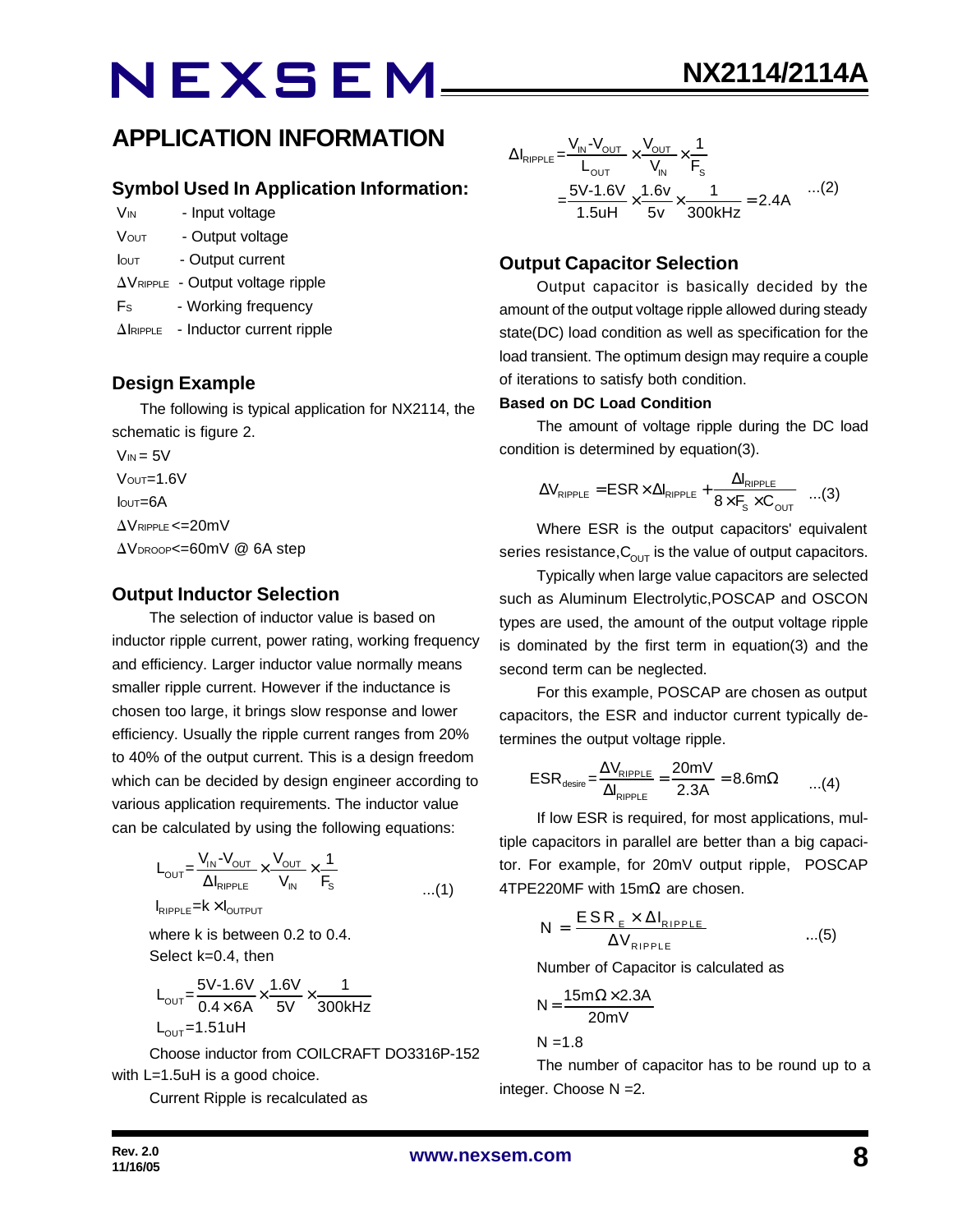If ceramic capacitors are chosen as output capacitors, both terms in equation (3) need to be evaluated to determine the overall ripple. Usually when this type of capacitors are selected, the amount of capacitance per single unit is not sufficient to meet the transient specification, which results in parallel configuration of multiple capacitors.

For example, one 100uF, X5R ceramic capacitor with 2mΩ ESR is used. The amount of output ripple is

$$
\Delta V_{\text{RIPPLE}} = 2m\Omega \times 2.3A + \frac{2.3A}{8 \times 300 \text{kHz} \times 100 \text{uF}}
$$

$$
= 4.6mV + 9.6mV = 13.2mV
$$

Although this meets DC ripple spec, however it needs to be studied for transient requirement.

#### **Based On Transient Requirement**

Typically, the output voltage droop during transient is specified as:

 $\Delta V_{\text{DROOP}} < \Delta V_{\text{TRAN}}$  @ step load  $\Delta I_{\text{STEP}}$ 

During the transient, the voltage droop during the transient is composed of two sections. One Section is dependent on the ESR of capacitor, the other section is a function of the inductor, output capacitance as well as input, output voltage. For example, for the overshoot, when load from high load to light load with a  $\Delta I_{\text{STEP}}$  transient load, if assuming the bandwidth of system is high enough, the overshoot can be estimated as the following equation.

$$
\Delta V_{\text{overshoot}} = \text{ESR} \times \Delta I_{\text{step}} + \frac{V_{\text{OUT}}}{2 \times L \times C_{\text{OUT}}} \times \tau^2 \qquad ... (6)
$$

where *t* is the a function of capacitor, etc.

$$
\tau = \begin{cases}\n0 & \text{if} \quad L \leq L_{\text{crit}} \\
\frac{L \times \Delta I_{\text{step}}}{V_{\text{OUT}}} - \text{ESR} \times C_{\text{OUT}} & \text{if} \quad L \geq L_{\text{crit}} \quad \dots (7)\n\end{cases}
$$

where

$$
L_{\text{crit}} = \frac{\text{ESR} \times C_{\text{OUT}} \times V_{\text{OUT}}}{\Delta I_{\text{step}}} = \frac{\text{ESR}_{\text{E}} \times C_{\text{E}} \times V_{\text{OUT}}}{\Delta I_{\text{step}}} \quad \dots (8)
$$

where  $\mathsf{ESR}_\mathsf{E}$  and  $\mathsf{C}_\mathsf{E}$  represents  $\mathsf{ESR}\;$  and capacitance of each capacitor if multiple capacitors are used in parallel.

The above equation shows that if the selected output inductor is smaller than the critical inductance, the

voltage droop or overshoot is only dependent on the ESR of output capacitor. For low frequency capacitor such as electrolytic capacitor, the product of ESR and capacitance is high and  $L \leq L_{crit}$  is true. In that case, the transient spec is dependent on the ESR of capacitor.

**NX2114/2114A**

In most cases, the output capacitors are multiple capacitors in parallel. The number of capacitors can be calculated by the following

$$
N = \frac{ESR_{E} \times \Delta I_{step}}{\Delta V_{tran}} + \frac{V_{OUT}}{2 \times L \times C_{E} \times \Delta V_{tran}} \times \tau^{2}
$$
 ...(9)

where

$$
\tau = \begin{cases}\n0 & \text{if} \quad L \leq L_{\text{crit}} \\
\frac{L \times \Delta I_{\text{step}}}{V_{\text{OUT}}} - \text{ESR}_{\text{E}} \times C_{\text{E}} & \text{if} \quad L \geq L_{\text{crit}} \quad ...(10)\n\end{cases}
$$

For example, assume voltage droop during transient is 100mV for 6A load step.

If the POSCAP 2R5TPE220MC (220uF,  $12m\Omega$ ) is used, the critical inductance is given as

$$
L_{\text{crit}} = \frac{\text{ESR}_{\text{E}} \times C_{\text{E}} \times V_{\text{OUT}}}{\Delta I_{\text{sep}}} =
$$

$$
\frac{15 \text{m}\Omega \times 220 \mu \text{F} \times 1.6 V}{6 \text{A}} = 0.88 \mu \text{H}
$$

The selected inductor is 1.5uH which is bigger than critical inductance. In that case, the output voltage transient not only dependent on the ESR, but also capacitance.

number of capacitors is

$$
\tau = \frac{L \times \Delta I_{\text{step}}}{V_{\text{OUT}}} - \text{ESR}_{E} \times C_{E}
$$
\n
$$
= \frac{1.5 \mu \text{H} \times 6 \text{A}}{1.6 \text{V}} - 15 \text{m} \Omega \times 220 \mu \text{F} = 2.3 \text{us}
$$
\n
$$
N = \frac{\text{ESR}_{E} \times \Delta I_{\text{step}}}{\Delta V_{\text{tran}}} + \frac{V_{\text{OUT}}}{2 \times L \times C_{E} \times \Delta V_{\text{tran}}} \times \tau^{2}
$$
\n
$$
= \frac{15 \text{m} \Omega \times 6 \text{A}}{60 \text{mV}} + \frac{1.6 \text{V}}{2 \times 1.5 \mu \text{H} \times 220 \mu \text{F} \times 60 \text{mV}} \times 2.3 \text{us}^{2}
$$
\n= 1.7

The number of capacitors has to satisfied both ripple and transient requirement. Overall, we can choose N=2.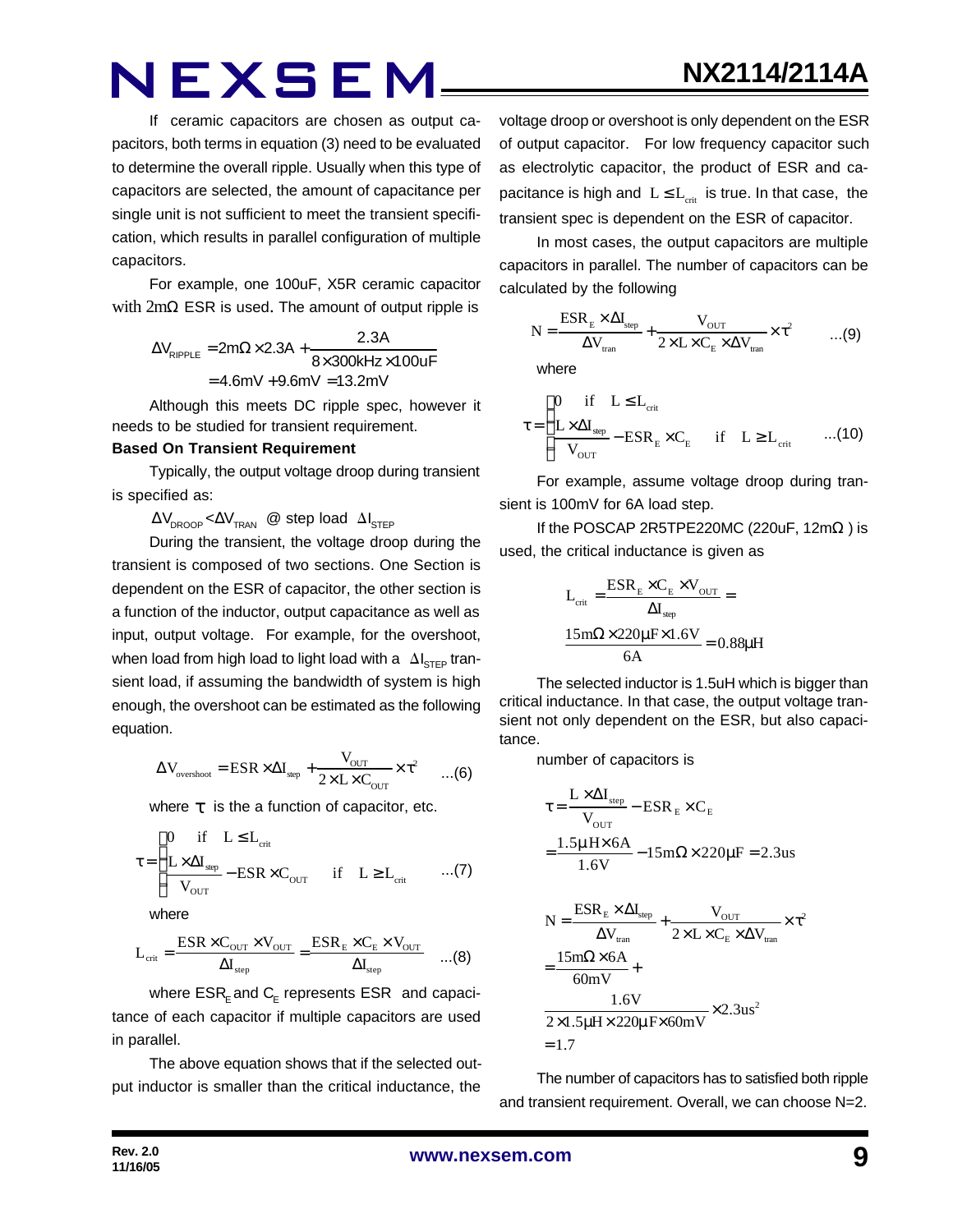It should be considered that the proposed equation is based on ideal case, in reality, the droop or overshoot is typically more than the calculation. The equation gives a good start. For more margin, more capacitors have to be chosen after the test. Typically, for high frequency capacitor such as high quality POSCAP especially ceramic capacitor, 20% to 100% (for ceramic) more capacitors have to be chosen since the ESR of capacitors is so low that the PCB parasitic can affect the results tremendously. More capacitors have to be selected to compensate these parasitic parameters.

#### **Compensator Design**

Due to the double pole generated by LC filter of the power stage, the power system has 180° phase shift, and therefore, is unstable by itself. In order to achieve accurate output voltage and fast transient response, compensator is employed to provide highest possible bandwidth and enough phase margin. Ideally, the Bode plot of the closed loop system has crossover frequency between 1/10 and 1/5 of the switching frequency, phase margin greater than 50° and the gain crossing 0dB with -20dB/decade. Power stage output capacitors usually decide the compensator type. If electrolytic capacitors are chosen as output capacitors, type II compensator can be used to compensate the system, because the zero caused by output capacitor ESR is lower than crossover frequency. Otherwise type III compensator should be chosen.

#### **A. Type III compensator design**

 For low ESR output capacitors, typically such as Sanyo oscap and poscap, the frequency of ESR zero caused by output capacitors is higher than the crossover frequency. In this case, it is necessary to compensate the system with type III compensator. The following figures and equations show how to realize the type III compensator by transconductance amplifier.

$$
F_{z_1} = \frac{1}{2 \times \pi \times R_4 \times C_2}
$$
...(11)

$$
F_{22} = \frac{1}{2 \times \pi \times (R_2 + R_3) \times C_3}
$$
...(12)

$$
F_{\rm{P1}} = \frac{1}{2 \times \pi \times R_3 \times C_3}
$$
...(13)

$$
F_{P2} = \frac{1}{2 \times \pi \times R_4 \times \frac{C_1 \times C_2}{C_1 + C_2}}
$$
...(14)

where Fz<sub>1</sub>, Fz<sub>2</sub>, F<sub>P1</sub> and F<sub>P2</sub> are poles and zeros in the compensator. Their locations are shown in figure 10.

The transfer function of type III compensator for transconductance amplifier is given by:

$$
\frac{V_{e}}{V_{\text{OUT}}} = \frac{1 - g_{m} \times Z_{f}}{1 + g_{m} \times Z_{in} + Z_{in} / R_{f}}
$$

 For the voltage amplifier, the transfer function of compensator is

$$
\frac{V_e}{V_{OUT}} = \frac{-Z_f}{Z_{in}}
$$

To achieve the same effect as voltage amplifier, the compensator of transconductance amplifier must satisfy this condition: R4>>2/gm. R1||R2||R3>>1/gm is desirable.



 Figure 9 - Type III compensator using transconductance amplifier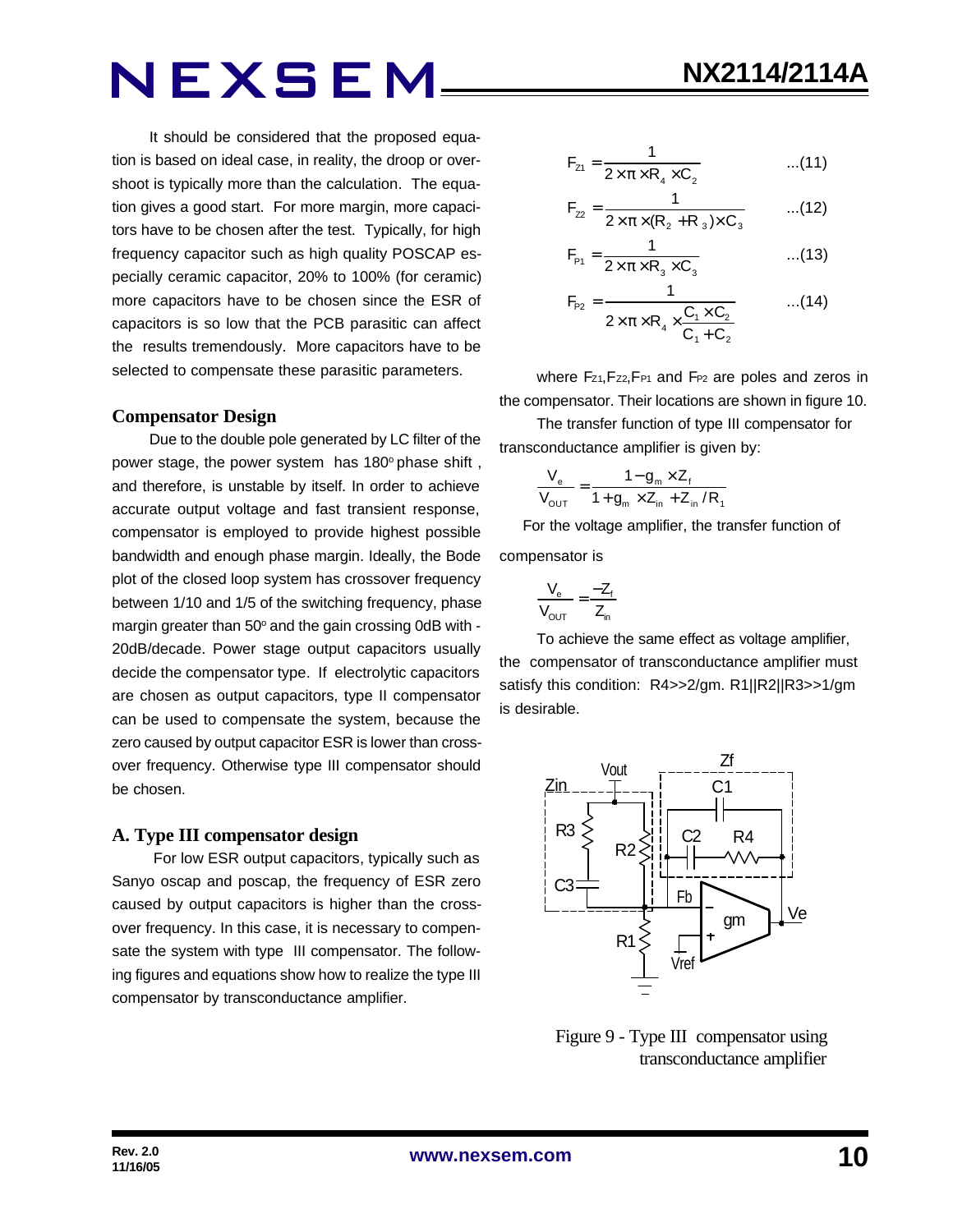

Figure 10 - Bode plot of Type III compensator

 Design example for type III compensator are in order. The crossover frequency has to be selected as  $F_{LC}$ < $F_{\rm o}$ < $F_{ESR,}$  and  $F_{\rm o}$ <=1/10~1/5 $F_{\rm s.}$ 

1. Calculate the location of LC double pole  $F_{\text{LC}}$ and ESR zero  $F_{ESR}$ .

$$
F_{LC} = \frac{1}{2 \times \pi \times \sqrt{L_{OUT} \times C_{OUT}}}
$$
  
= 
$$
\frac{1}{2 \times \pi \times \sqrt{1.5UH \times 440UF}}
$$
  
= 6.2kHz  

$$
F_{ESR} = \frac{1}{2 \times \pi \times ESR \times C_{OUT}}
$$
  
= 
$$
\frac{1}{2 \times \pi \times 7.5m\Omega \times 440UF}
$$
  
= 48kHz  
2. Set R<sub>2</sub> equal to 10.2k $\Omega$ , then R<sub>1</sub>= 10.2k $\Omega$ .

3. Set zero  $F_{Z2} = F_{LC}$  and  $F_{p1} = F_{ESR}$ .

4. Calculate  $\mathsf{R}_{\!{}_4}$  and  $\mathsf{C}_{\!{}_3}$  with the crossover

frequency at 1/10~ 1/5 of the switching frequency. Set

F<sub>o</sub>=30kHz.

$$
C_{3} = \frac{1}{2 \times \pi \times R_{2}} \times (\frac{1}{F_{2}} - \frac{1}{F_{p1}})
$$
  
=  $\frac{1}{2 \times \pi \times 10k\Omega} \times (\frac{1}{6.2kHz} - \frac{1}{48kHz})$   
= 2.2nF

$$
R_{4} = \frac{V_{\text{osc}}}{V_{\text{in}}} \times \frac{2 \times \pi \times F_{\text{o}} \times L}{C_{3}} \times C_{\text{out}}
$$
  
= 
$$
\frac{2V}{5V} \times \frac{2 \times \pi \times 30kHz \times 1.5uH}{2.2nF} \times 440uF
$$
  
= 22.6kΩ

Choose C<sub>3</sub>=2.2nF, R<sub>4</sub>=22.1k $\Omega$ . 5. Calculate  $\mathsf{C}_2$  with zero  $\mathsf{F}_{\mathsf{z}1}$  at 75% of the LC double pole by equation (11).

$$
C_2 = \frac{1}{2 \times \pi \times F_{z1} \times R_4}
$$
  
= 
$$
\frac{1}{2 \times \pi \times 0.75 \times 6.2 \text{kHz} \times 22.1 \text{k}\Omega}
$$
  
= 1.55nF

Choose  $C_2$ =1.5nF.

6. Calculate  $\mathsf{C}_\mathsf{1}$  by equation (14) with pole  $\mathsf{F}_{\mathsf{p2}}$  at half the switching frequency.

$$
C_1 = \frac{1}{2 \times \pi \times R_4 \times F_{P2}}
$$
  
= 
$$
\frac{1}{2 \times \pi \times 22.1 \text{k}\Omega \times 150 \text{kHz}}
$$
  
= 48pF

Choose  $C_1 = 47pF$ . 7. Calculate  $R_3$  by equation (13).

$$
R_3 = \frac{1}{2 \times \pi \times F_{P1} \times C_3}
$$
  
= 
$$
\frac{1}{2 \times \pi \times 48kHz \times 2.2nF}
$$
  
= 1.5k $\Omega$ 

Choose R<sub>3</sub>=1.5kΩ.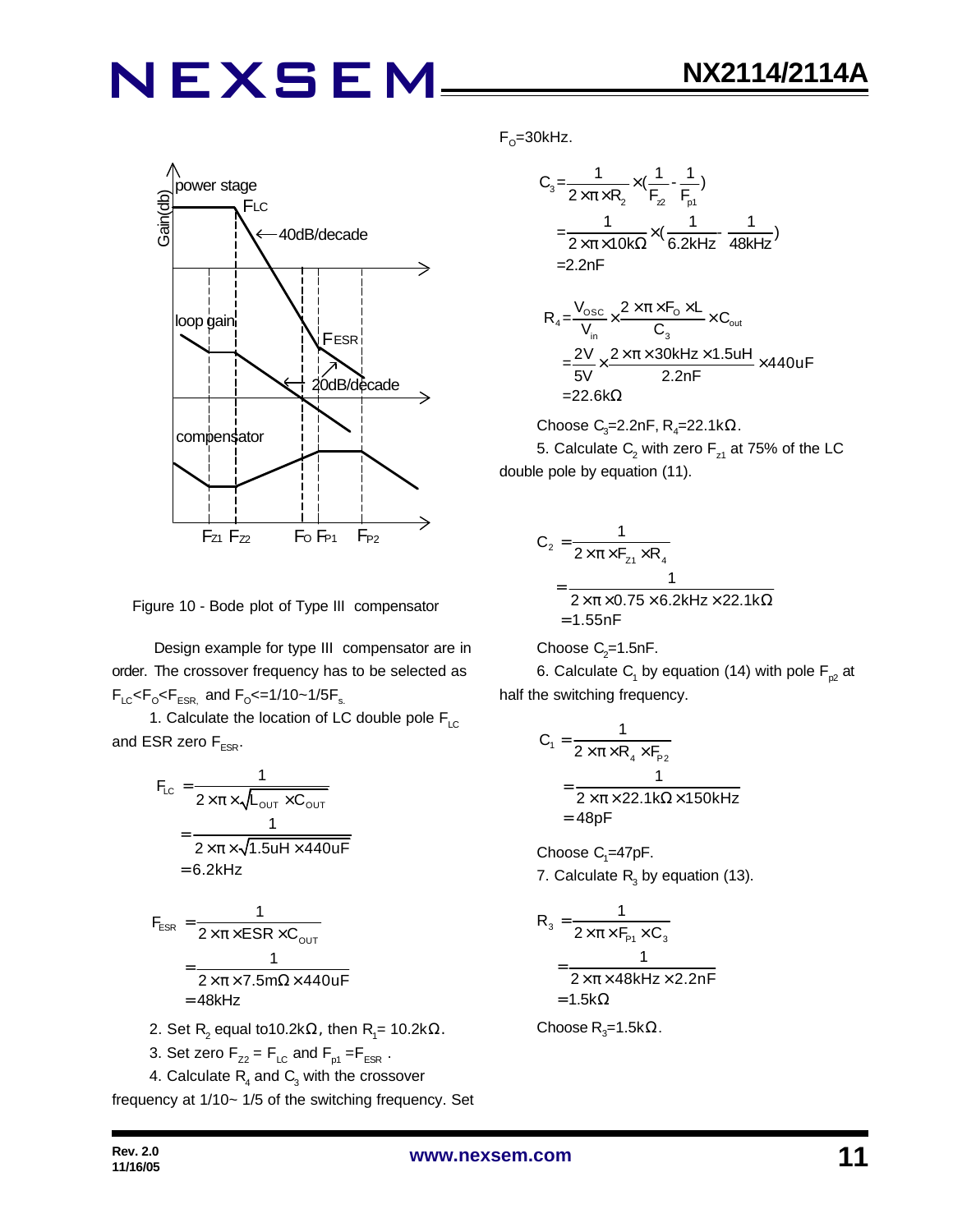If the electrolytic capacitors are chosen as power stage output capacitors, usually the Type II compensator can be used to compensate the system.

Type II compensator can be realized by simple RC circuit without feedback as shown in figure 12. R3 and C1 introduce a zero to cancel the double pole effect. C2 introduces a pole to suppress the switching noise. The following equations show the compensator pole zero location and constant gain.

$$
Gain = g_m \times \frac{R_1}{R_1 + R_2} \times R_3 \qquad \dots (15)
$$
  
\n
$$
F_z = \frac{1}{2 \times \pi \times R_3 \times C_1} \qquad \dots (16)
$$
  
\n
$$
F_p \approx \frac{1}{2 \times \pi \times R_3 \times C_2} \qquad \dots (17)
$$



Figure 11- Bode plot of Type II compensator





For this type of compensator,  $\mathsf{F}_\mathsf{O}$  has to satisfy  $F_{LC}$ < $F_{ESR}$ << $F_{O}$ <=1/10~1/5 $F_{s.}$ 

The following uses typical design in figure 19 as an example for type II compensator design, two 680uF with 41mΩ electrolytic capacitors are used.

1. Calculate the location of LC double pole  $F_{\text{LC}}$ and ESR zero  $F_{FSR}$ .

$$
F_{LC} = \frac{1}{2 \times \pi \times \sqrt{L_{OUT} \times C_{OUT}}}
$$

$$
= \frac{1}{2 \times \pi \times \sqrt{1.5uH \times 1360uF}}
$$

$$
= 3.5kHz
$$

$$
F_{ESR} = \frac{1}{2 \times \pi \times ESR \times C_{OUT}}
$$

$$
= \frac{1}{2 \times \pi \times 20.5 m\Omega \times 1360 uF}
$$

$$
= 5.7 kHz
$$

2.Set  $\mathsf{R}_{\mathsf{2}}$  equal to10.2k $\Omega$ . Using equation 18, the final selection of R<sub>1</sub> is 3.24kΩ.

3. Set crossover frequency at 1/10~ 1/5 of the swithing frequency, here Fo=30kHz.

4.Calculate  $R_3$  value by the following equation.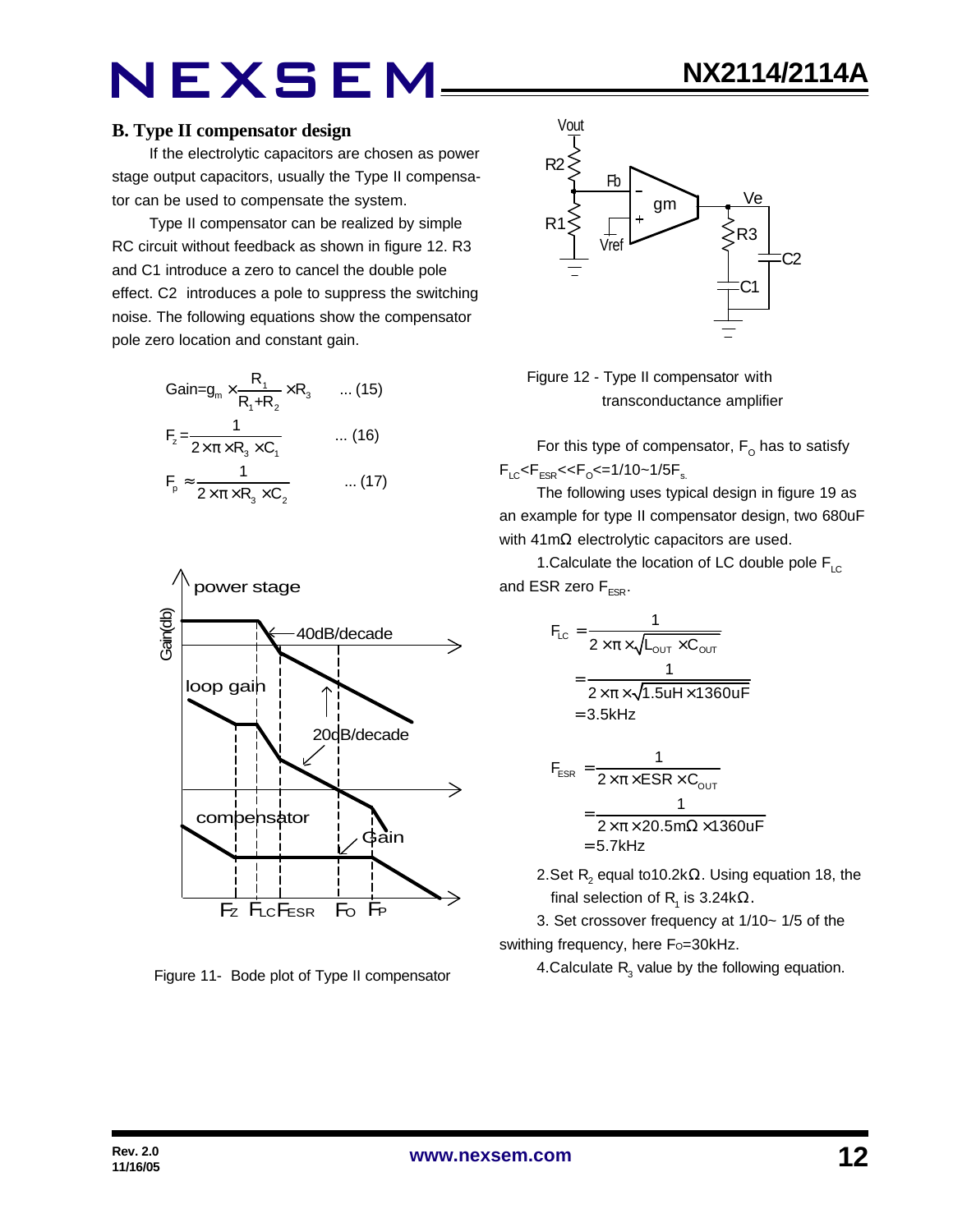

Choose  $R_3 = 4.53k\Omega$ .

5. Calculate  $\mathsf{C}_\mathsf{1}$  by setting compensator zero  $\mathsf{F}_\mathsf{Z}$ at 75% of the LC double pole.

$$
C_1 = \frac{1}{2 \times \pi \times R_3 \times F_2}
$$
  
= 
$$
\frac{1}{2 \times \pi \times 4.51k\Omega \times 0.75 \times 3.5kHz}
$$
  
= 13.3nF

Choose  $\mathsf{C}_\text{\tiny{1}}$ =12nF.

6. Calculate  $\mathsf{C}_\mathsf{2}$  by setting compensator pole  $\,\mathsf{F}_\mathsf{p}\,$ at half the swithing frequency.

$$
C_2 = \frac{1}{p \times R_3 \times F_s}
$$
  
= 
$$
\frac{1}{p \times 3.74k\Omega \times 300kHz}
$$
  
= 235pF

Choose  $\mathrm{C}_2$ =220pF.

### **Output Voltage Calculation**

Output voltage is set by reference voltage and external voltage divider. The reference voltage is fixed at 0.8V. The divider consists of two ratioed resistors so that the output voltage applied at the Fb pin is 0.8V when the output voltage is at the desired value. The following equation and picture show the relationship between  $V_{\text{OUT}}$ ,  $V_{\text{REF}}$  and voltage divider.

$$
R_{1} = \frac{R_{2} \times V_{REF}}{V_{OUT} - V_{REF}} \qquad ...(18)
$$

where  $R<sub>2</sub>$  is part of the compensator, and the value of  $R_1$  value can be set by voltage divider.

Choose  $R_{2}=10k\Omega$ , to set the output voltage at

1.6V, the result of  $R_1$  is 10k $\Omega$ .



Figure 13 - Voltage divider

In general, the minimum output load impedance including the resistor divider should be less than  $5k\Omega$  to prevent overcharge the output voltage by leakage current (e.g. Error Amplifier feedback pin bias current). A minimum load for 5kΩ less (<1/16w for most of application) is recommended to put at the output. For example, in this application,

Vout=1.6V

The power loss is 1/16W less

 $R_{\text{LOAD}} = 1.6V \times 1.6V/(1/16W) = 40\Omega$ Select minimum load, 1kΩ should be good enough.

### **Input Capacitor Selection**

Input capacitors are usually a mix of high frequency ceramic capacitors and bulk capacitors. Ceramic capacitors bypass the high frequency noise, and bulk capacitors supply current to the MOSFETs. Usually 1uF ceramic capacitor is chosen to decouple the high frequency noise. The bulk input capacitors are decided by voltage rating and RMS current rating. The RMS current in the input capacitors can be calculated as:

$$
I_{\text{RMS}} = I_{\text{OUT}} \times \sqrt{D} \times \sqrt{1 - D}
$$
  

$$
D = \frac{V_{\text{OUT}}}{V_{\text{IN}}} \qquad ...(19)
$$

 $V_{IN} = 5V$ ,  $V_{OUT} = 1.6V$ ,  $I_{OUT} = 6A$ , using equation (19), the result of input RMS current is 2.80A.

For higher efficiency, low ESR capacitors are recommended. One Sanyo TPD series POSCAP 6TPD220M 6V 220uF with 12mΩ is chosen as input bulk capacitor.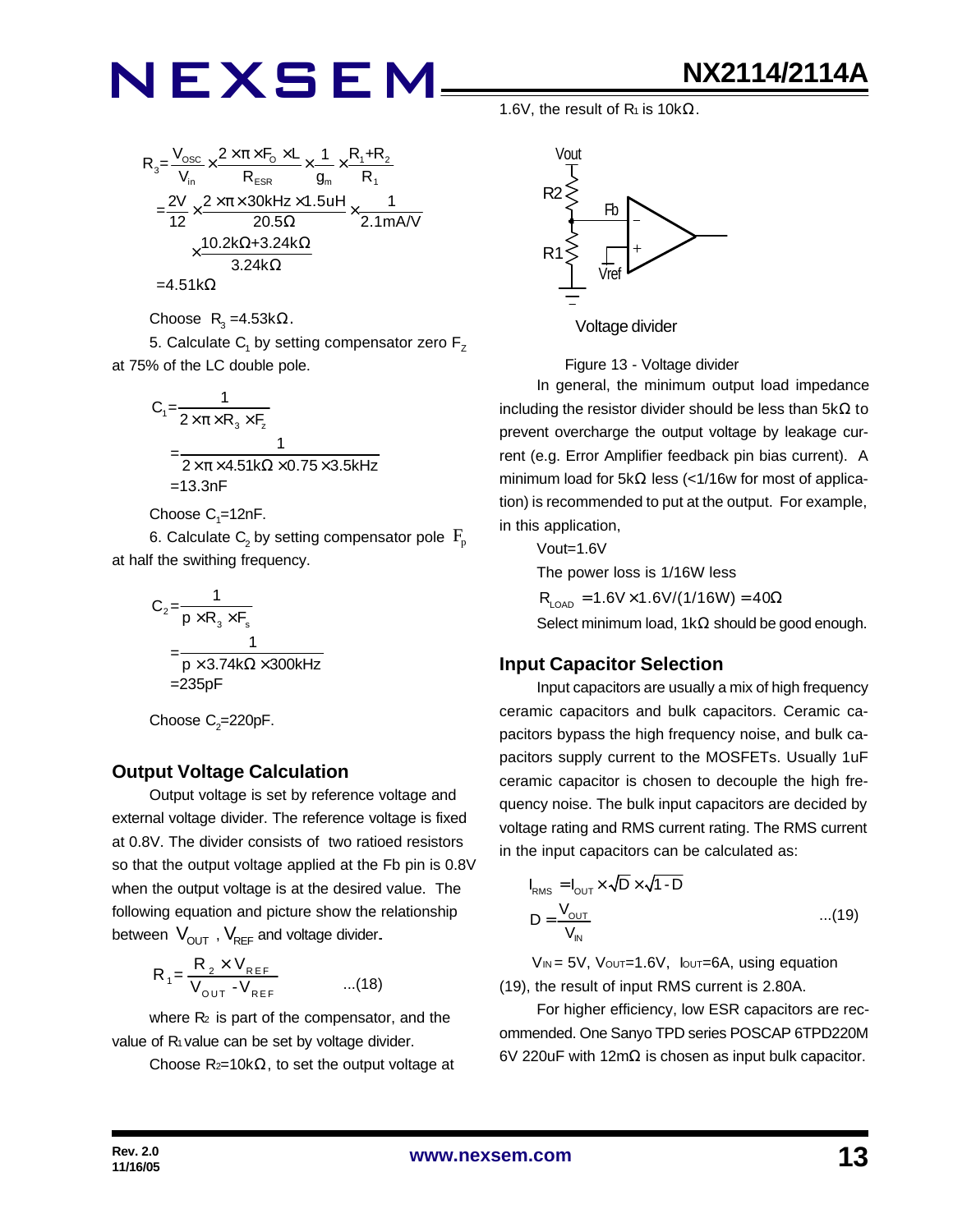#### **Power MOSFETs Selection**

The NX2114 requires two N-Channel power MOSFETs. The selection of MOSFETs is based on maximum drain source voltage, gate source voltage, maximum current rating, MOSFET on resistance and power dissipation. The main consideration is the power loss contribution of MOSFETs to the overall converter efficiency. In this design example, two Fairchild FDS6294 are used. They have the following parameters: VDS=30V, ID=13A,  $R_{DSON} = 14.4$ m $\Omega$ , QGATE=10nC.

 There are three factors causing the MOSFET power loss: conduction loss, switching loss and gate driver loss.

Gate driver loss is the loss generated by discharging the gate capacitor and is dissipated in driver circuits. It is proportional to frequency and is defined as:

$$
\boldsymbol{P}_{\text{gate}} = (\boldsymbol{Q}_{\text{HGATE}} \times \boldsymbol{V}_{\text{HGS}} + \boldsymbol{Q}_{\text{LGATE}} \times \boldsymbol{V}_{\text{LGS}}) \times \boldsymbol{F}_{\text{S}} \quad ... (20)
$$

where  $Q_{\text{IGATE}}$  is the high side MOSFETs gate charge, QLGATE is the low side MOSFETs gate charge, VHGS is the high side gate source voltage, and VLGS is the low side gate source voltage.

According to equation  $(20)$ ,  $P_{GATE} = 0.03W$ . This power dissipation should not exceed maximum power dissipation of the driver device.

Conduction loss is simply defined as:

$$
P_{HCON} = I_{OUT}^{2} \times D \times R_{DS(ON)} \times K
$$
  
\n
$$
P_{LCON} = I_{OUT}^{2} \times (1 - D) \times R_{DS(ON)} \times K
$$
  
\n
$$
P_{TOTAL} = P_{HCON} + P_{LCON}
$$
...(21)

where the RDS(ON) will increases as MOSFET junction temperature increases,  $K$  is  $R_{\text{DS}(\text{ON})}$  temperature dependency. As a result, RDS(ON) should be selected for the worst case, in which K equals to 1.43 at  $125^{\circ}$ C according to FDS6294 datasheet. Using equation (21), the result of PTOTAL is 0.75W. Conduction loss should not exceed package rating or overall system thermal budget.

Switching loss is mainly caused by crossover conduction at the switching transition. The total switching loss can be approximated.

$$
P_{\text{SW}} = \frac{1}{2} \times V_{\text{IN}} \times I_{\text{OUT}} \times T_{\text{SW}} \times F_{\text{s}} \quad \dots (22)
$$

where  $I_{\text{OUT}}$  is output current, Tsw is swithing time, and Fs is switching frequency. Swithing loss Psw is frequency dependent.

#### **Soft Start, Enable and shut Down**

The NX2114 has a digital start up. It is based on digital counter with 1024 cycles. For NX2114 with 300kHz operation, the start up time is about 3.5ms. For NX2114A with 600kHz operation, the start up time is about half of NX2114, 1.75mS.

 NX2114/NX2114A can be enabled or disabled by pulling COMP pin below 0.3V. The function is illustrated in the following diagram. During the normal operation, the lowest COMP voltage is clamped to be about 700mV , the COMP voltage is higher than 0.3V. If external switch with 10 $\Omega$  R<sub>dson</sub> or less to pull down COMP pin, when COMP is below 0.3V, the digital soft start will be reset to zero. All the drivers will be off. The synchronous buck is shut off. When external switch is released, and COMP is above 0.3V, a soft start will initiates and system starts from the beginning.



Figure 14 - Enable and Shut down NX2114 by pulling down COMP pin.

### **Feedback Under Voltage Shut Down**

NX2114 relies on the Feedback Under Voltage Lock Out (FB UVLO ) to provide short circuit protection. Basically, NX2114 has a comparator compare the feedback voltage with the FB UVLO threshold 0.4V.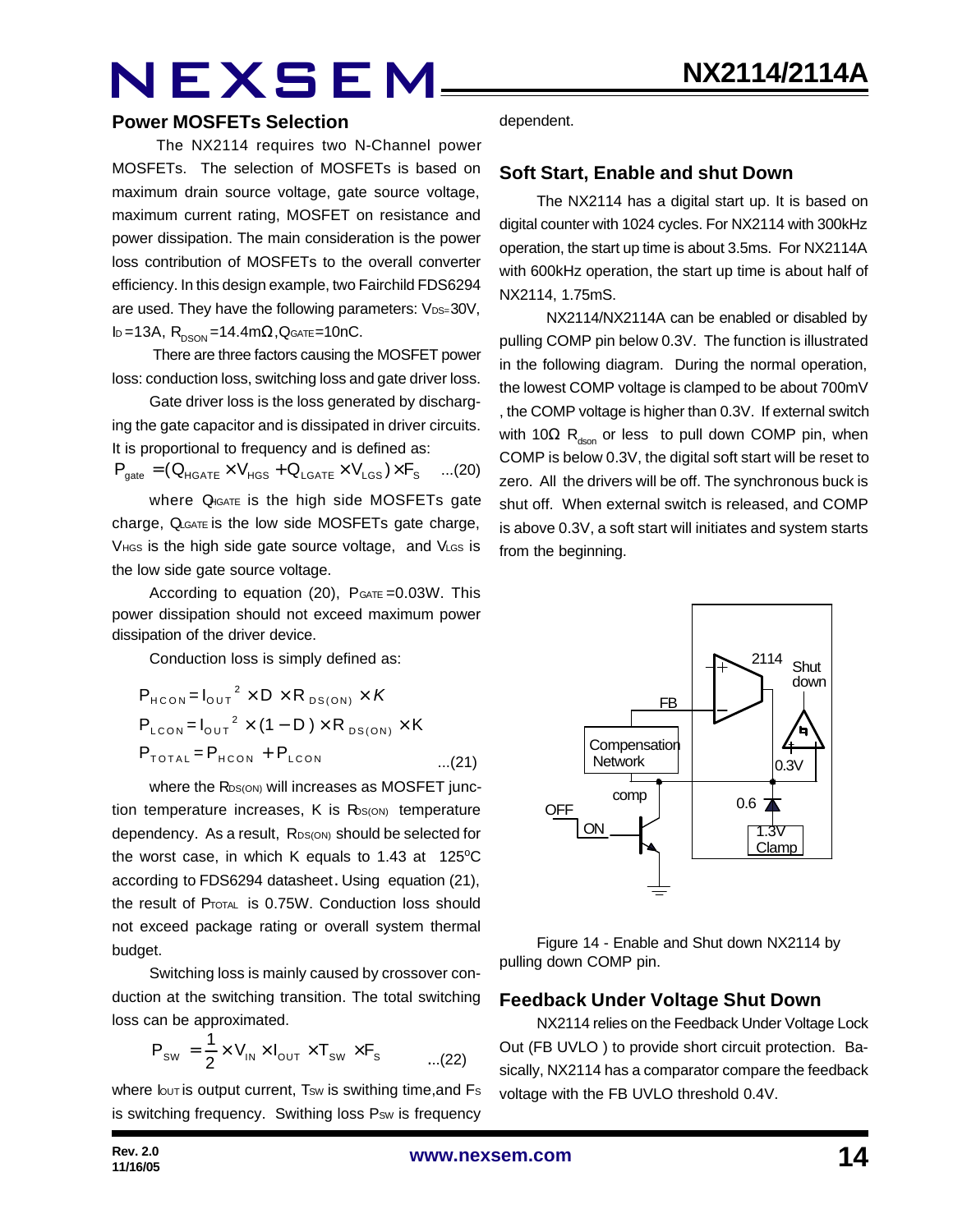During the normal operation, if the output is short, the feedback voltage will be lower than 0.4V and comparator will change the state. After certain internal delay, both high side and low side driver will be turned off. The output will be latched. The normal operation should be achieved by removing the short and recycle the VCC.



Figure 15 - Operation waveforms during short condition.



Figure 16 - Operation waveform with start up at short.

During the start up, the output voltage is discharged to zero by the synchronous FET. FB voltage starts increase from zero when digital start block operates. Before half of the start up time, the Feedback Under Volt-

age Lock Out comparator is disabled. After half of start up time, the Feedback UVLO comparator is enabled. The FB UVLO threshold is set to be half of voltage at the positive input of error amplifier. With this set up, if the output is short before soft start, the Feedback UVLO comparator can catch it and turn off the driver. The short circuit operation waveform during normal operation and during the soft start are shown as follows.

 During the normal operation, Feedback UVLO will take the role. But during the soft start, due to the input voltage dropping, UVLO Vcc will take the role, hiccup happens.

The Feedback UVLO can provide short circuit protection under certain conditions. However, since feedback does not have accurate information of current, this protection only provides certain level of over current protection. MOSFET should design such that it can survive with high pulse current for a short period of time.

### **Layout Considerations**

The layout is very important when designing high frequency switching converters. Layout will affect noise pickup and can cause a good design to perform with less than expected results.

Start to place the power components, make all the connection in the top layer with wide, copper filled areas. The inductor, output capacitor and the MOSFET should be close to each other as possible. This helps to reduce the EMI radiated by the power traces due to the high switching currents through them. Place input capacitor directly to the drain of the high-side MOSFET, to reduce the ESR replace the single input capacitor with two parallel units. The feedback part of the system should be kept away from the inductor and other noise sources, and be placed close to the IC. In multilayer PCB use one layer as power ground plane and have a control circuit ground (analog ground), to which all signals are referenced.

The goal is to localize the high current path to a separate loop that does not interfere with the more sensitive analog control function. These two grounds must be connected together on the PC board layout at a single point.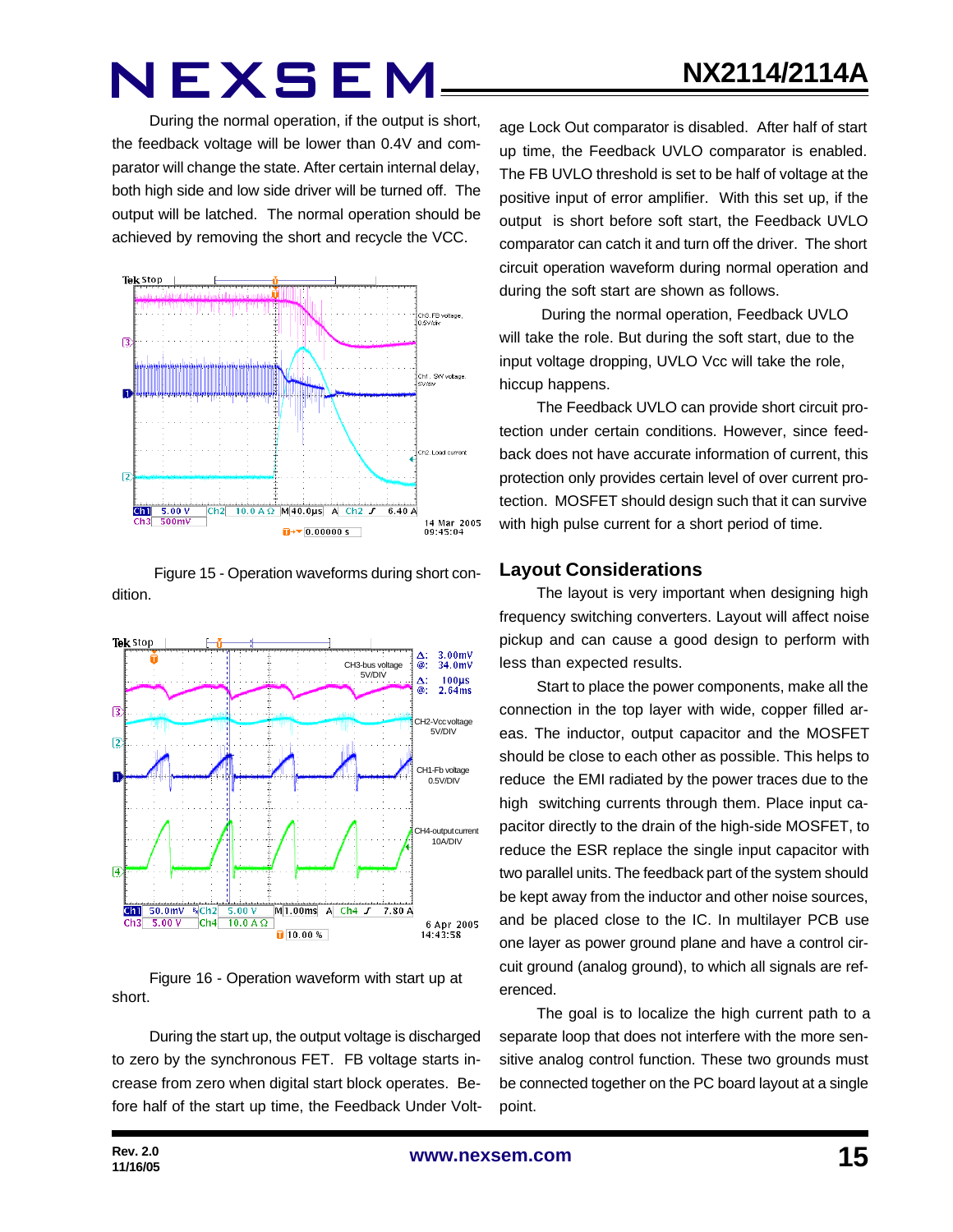## **TYPICAL APPLICATION**

Single Supply 5V Input



Figure 17 - Application of NX2114 for 5V input and 2.5V output with electrolytic capacitors



Figure 18 - Application of NX2114 A for 5V input and 1.2V output with ceramic output capacitors